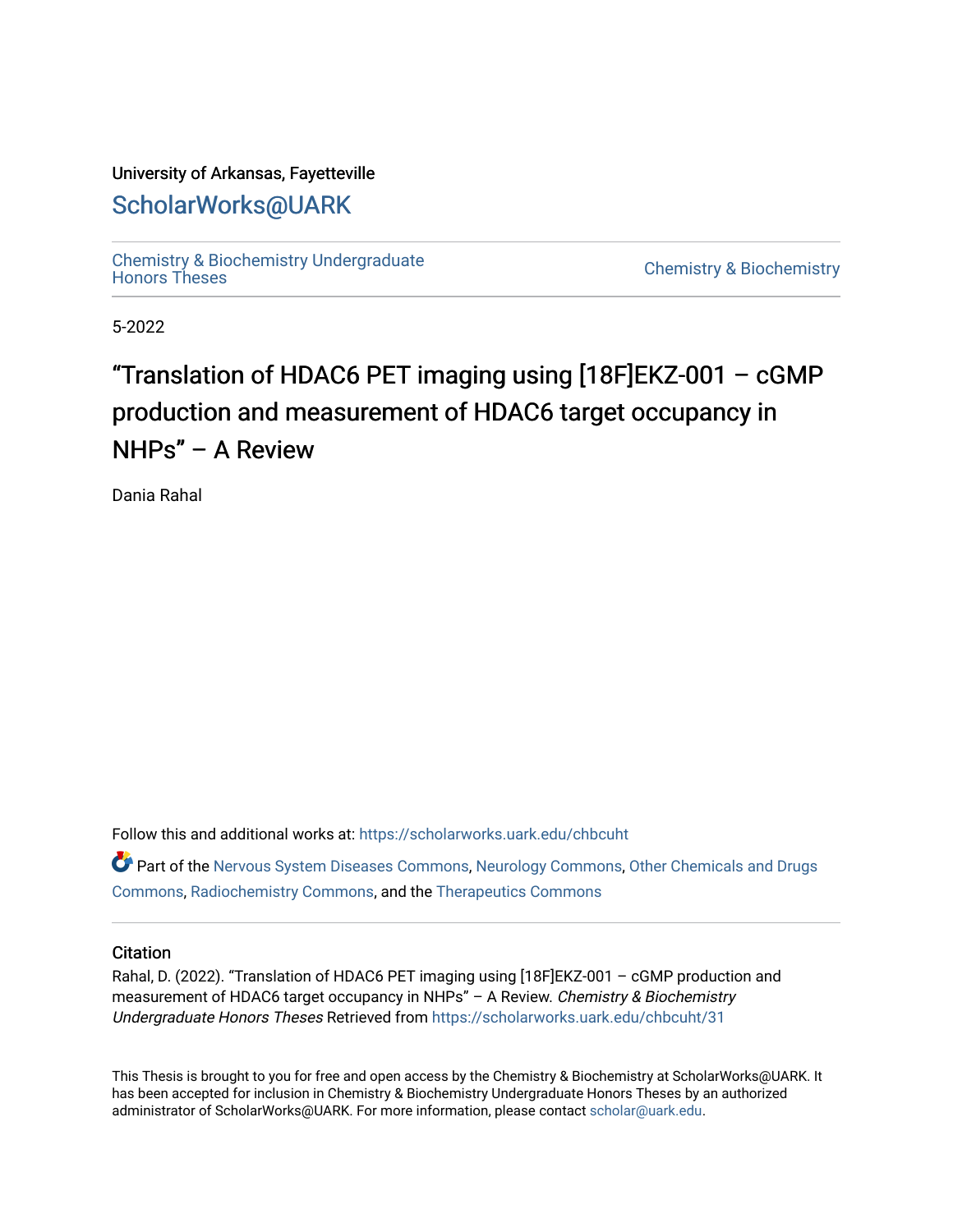# *"Translation of HDAC6 PET imaging using [18F]EKZ-001 – cGMP production and measurement of HDAC6 target occupancy in NHPs"* **– A Review**

An Honors Thesis submitted in partial fulfillment of the requirements of Honors Studies in Chemistry with Biochemistry Concentration

By

Dania Rahal

Spring 2022

Chemistry with Biochemistry Concentration

J. William Fulbright College of Arts and Sciences

**The University of Arkansas**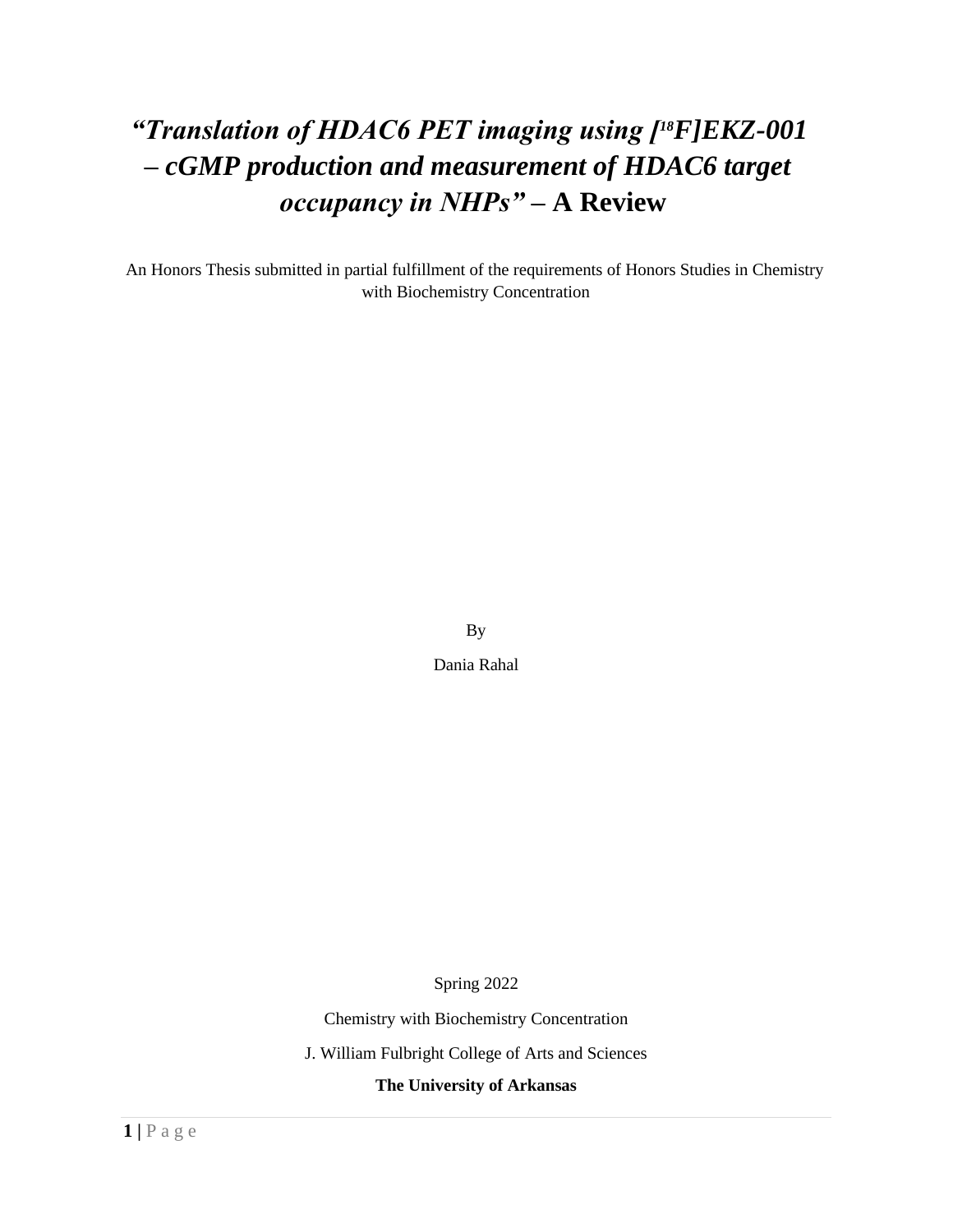### Acknowledgements:

The completion of this thesis was made possible thanks to the outstanding faculty and resources at the University of Arkansas. I would like to thank Dr. Paul Adams for offering to serve as my thesis director and mentor the summer before my senior year. Dr. Adams has been an excellent mentor, guiding me in times of uncertainty and helping me overcome the obstacles I encountered throughout this journey. Most beneficially, Dr. Adams challenged me to abandon the mindset of having to always "find the right answer" in my approach to research, and instead adopt a perspective lead by curiosity and unrestricted by doubts stemming from the unknown. I would also like to thank Dr. Hudson Beyzavi- whose lab I worked in as an undergraduate researcher from freshman year to junior year- for providing an unmatched opportunity for me to get involved in scientific and health-based research early in my academic career and develop the skills that will no doubt support me through my professional career. It is thanks to him that I was able to become a co-author on the publication this thesis is based off. I would further like to thank the University of Arkansas Honors College and the financial support they have provided me through the Honors College Research Grant, which has allowed me to purchase resources which have assisted me throughout my research and writing processes. Finally, I would like to express my gratitude toward Dr. Robert Coridan, Dr. Adnan Alrubaye, as well Dr. Lindsey Aloia for serving on my thesis defense committee. I would further like to thank Dr. Coridan and Dr. Alrubaye for their continued support throughout my thesis process and four years at the University of Arkansas.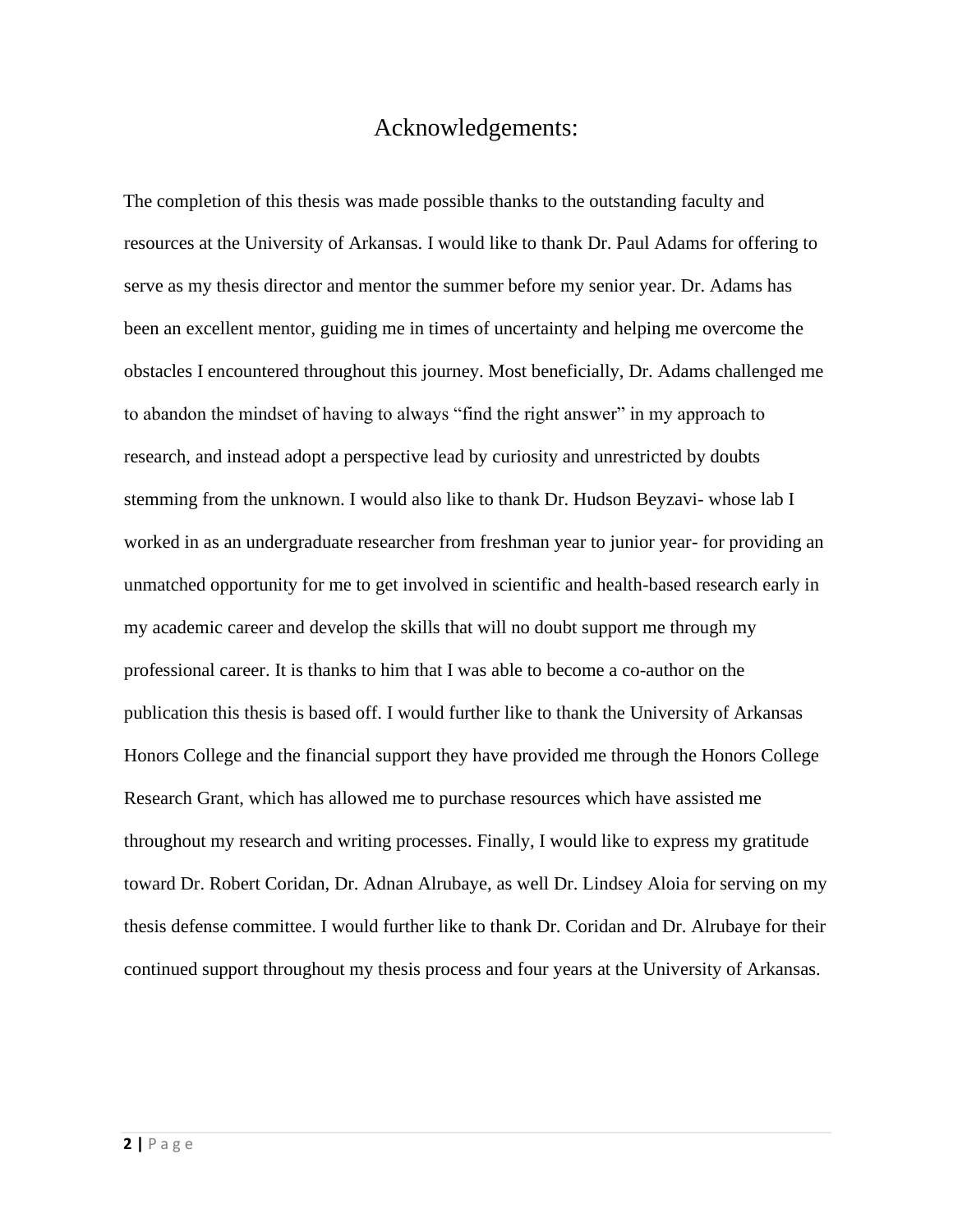## Table of Contents: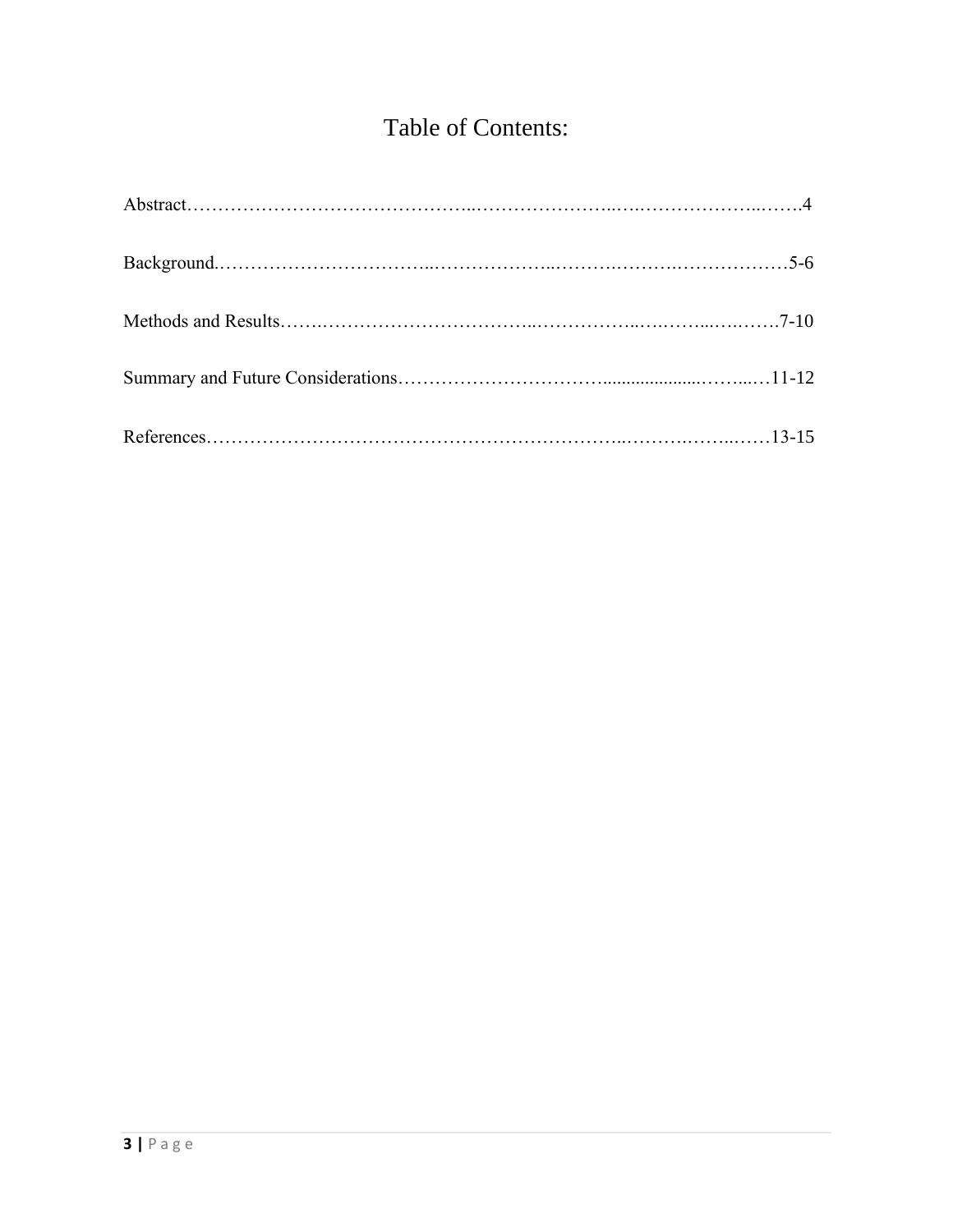#### **Abstract:**

The inhibition of histone deacetylase 6 (HDAC6) has been reported to alleviate the effects of neurodegenerative diseases such as Alzheimer's disease. The brain-penetrant PET radioligand  $[18F]EKZ-001$  has high affinity and selectivity towards HDAC6 and therefore suggests great promise in therapeutic treatment studies and development for neurodegenerative diseases. "*Translation of HDAC6 PET imaging using [<sup>18</sup>F]EKZ-001 – cGMP production and measurement of HDAC6 target occupancy in NHPs"* has achieved an effective, fully automated method of producing  $[18F]EKZ-001$  in compliance with current good manufacturing practices (cGMP) to support the translation of  $[18F]EKZ-001$  PET for first-in-human studies. This cGMP compliantly produced radioligand was utilized in PET studies in non-human primates (NHPs), where it was determined that the HDAC6 inhibitor EKZ-317 achieves greater target occupancy than the HDAC6 inhibitor ACY-775. The developments made by this research have had significant impact on the progression of therapeutic treatment studies for neurodegenerative diseases. The success of a cGMP compliant method of  $[18F]EKZ-001$  production has enabled the first-in-human  $[18F]EKZ-001$ PET study, further paving the way to a potential treatment for neurodegenerative diseases. This editorial aims to overview "*Translation of HDAC6 PET imaging using [<sup>18</sup>F]EKZ-001 – cGMP production and measurement of HDAC6 target occupancy in NHPs"*, to analyze and highlight the impact and relevance of this research, and propose future considerations for research in this area.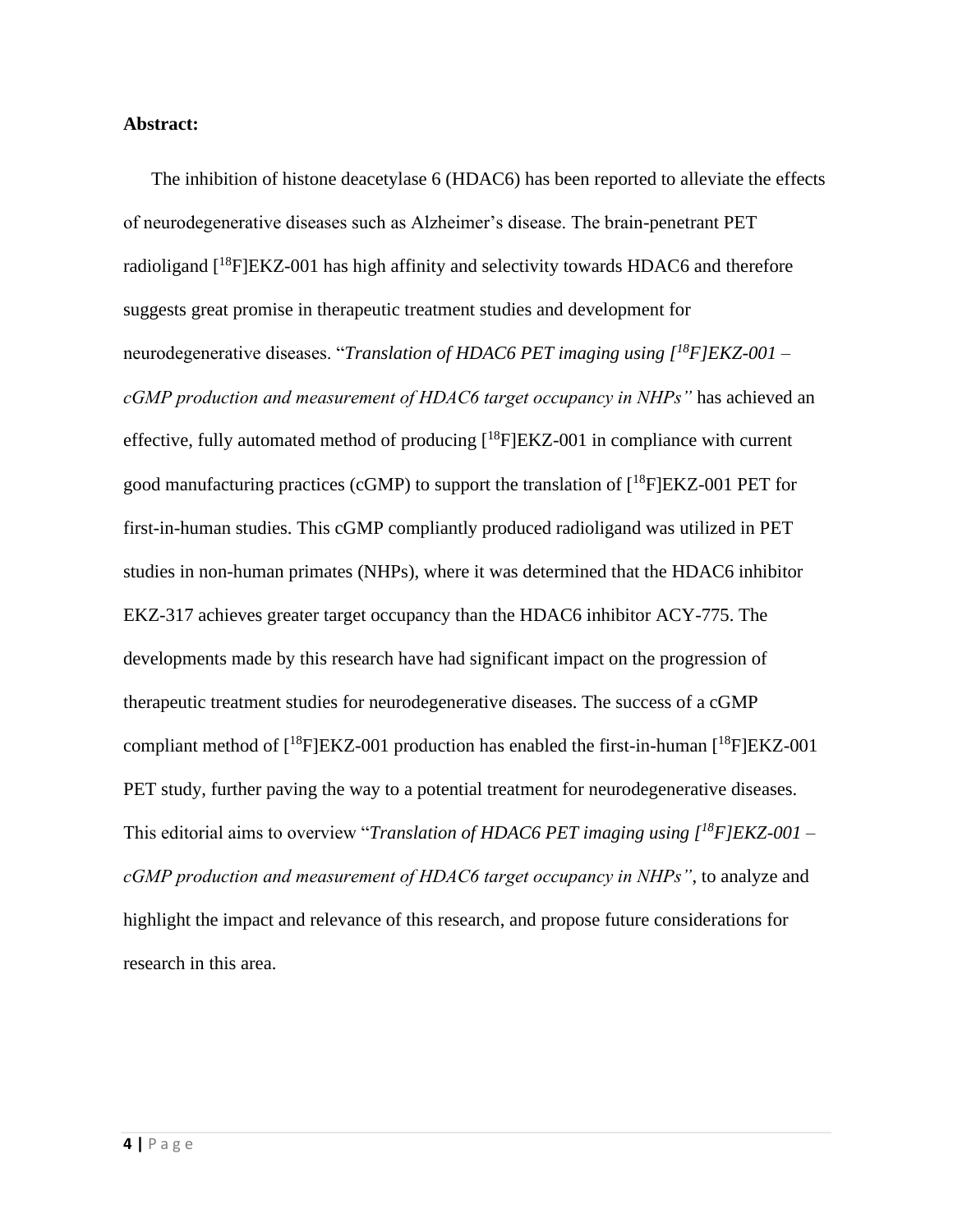#### **1. Background:**

As defined by the National Institute of Environmental Health Sciences (NIEHS), a neurodegenerative disease is the result of nerve cells in the brain or peripheral nervous system losing their function over time, ultimately dying [1]. Commonly known neurodegenerative diseases include Alzheimer's disease and Parkinson's disease. A 2021 report by the Alzheimer's Association found that 6.2 million Americans aged 65 or older suffer from the condition [2]. Furthermore, the Parkinson's Foundation has found that about 60,000 Americans are diagnosed with Parkinson's disease annually [3]. As of 2015, an estimated 50 million Americans suffer from a disorder impacting the nervous system [4]. Given these statistics, it is imperative that medical strides be taken to address the impact neurodegenerative diseases have on individuals and healthcare systems at large.

Despite the considerable number of individuals affected by neurodegenerative diseases, there remains critical gaps in the understanding of these diseases which makes the development of therapeutic treatments still difficult at this stage. The FDA describes some of these current shortcomings, including unknown molecular defects or pathways that give rise to neurodegenerative diseases [5]. Current research suggests the involvement of reactive oxygen species (ROS) and inflammation in the onset and progression of neurodegenerative diseases [6]. For example, the extracellular accumulation of beta-amyloid plaques that occurs in individuals with Alzheimer's disease leads to increased levels of ROS, and thus oxidative stress [7]. Furthermore, Alzheimer's disease is associated with increased levels of histone deacetylase 6 (HDAC6) in the brain [7]. HDAC6, a cytoplasmic enzyme, is involved in cellular processes such as deacetylating cytosolic proteins (protein quality control) and intracellular transport [8,9].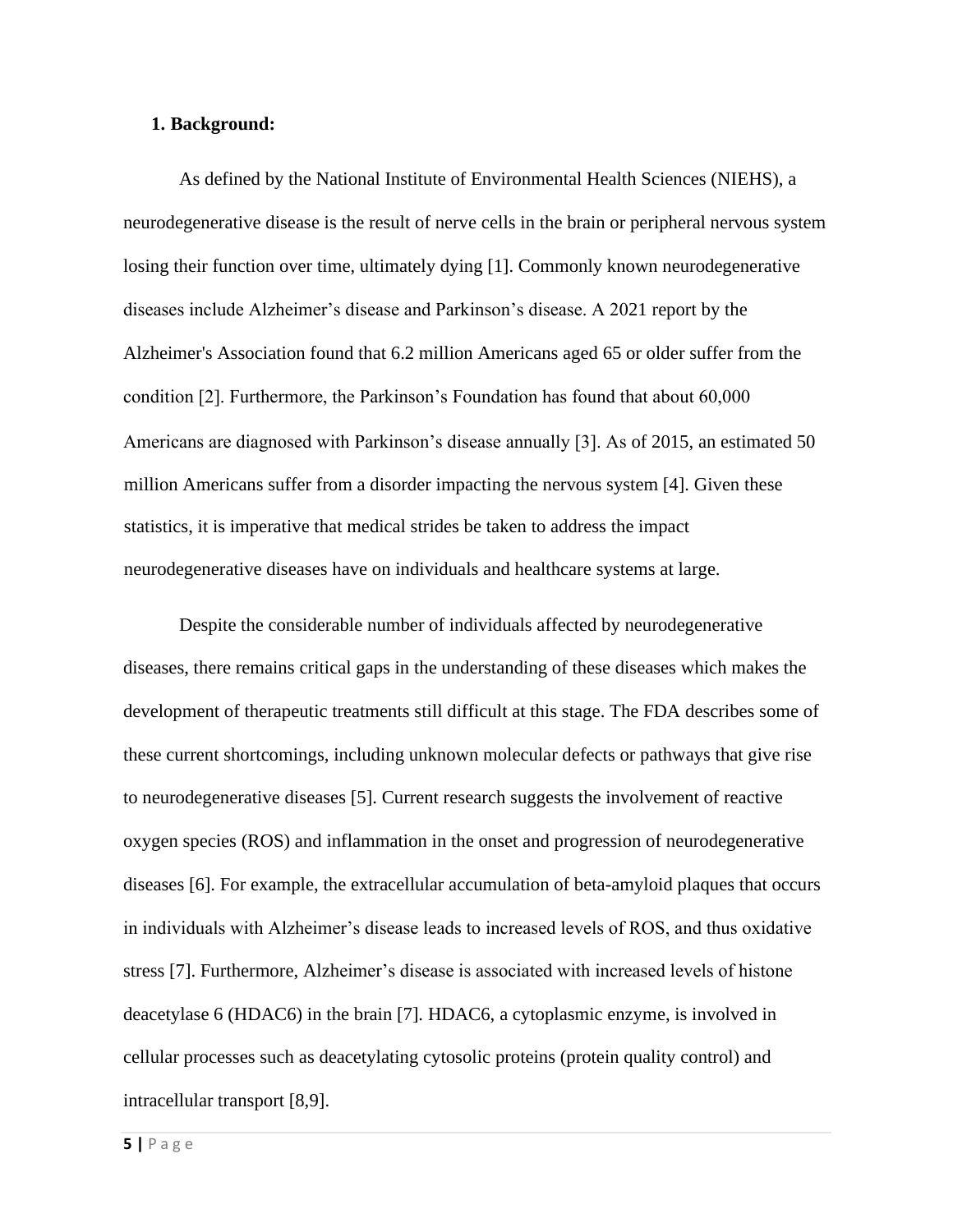Considering these connections between ROS, HDAC6, and neurodegenerative diseases (especially Alzheimer's disease), it is notable to consider additional research pointing to a potential crosstalk between HDAC6 and HIV-1 Tat-induced NADPH oxidase activity, an enzymatic source of ROS [8]. In connection with this idea, a study conducted in 2017 determined that the reduction or inhibition of HDAC6 has proven to rescue memory in mice models of Alzheimer's disease- a promising stride in the cure of neurodegenerative diseases [7].

Although research points to HDAC6 being a strong contender and therapeutic target for the treatment of neurodegenerative diseases, a major obstacle to the development of HDAC6-inhibiting therapeutic treatment is the development of an HDAC6 inhibitor able to effectively penetrate the brain. Human positron emission tomography (PET) studies are necessary in the testing of HDAC6 inhibitors for therapeutic treatment.  $[{}^{18}F]EKZ-001$  is a brain-penetrant PET radioligand that has a high affinity and selectivity for HDAC6 [9], and its binding ability has been evaluated preclinically. Given  $[{}^{18}F]EKZ-001$ 's promise in PET studies involving HDAC6, the next step is the development of an efficient, robust, and fully automated current good manufacturing practices (cGMP) compliant production method for [ <sup>18</sup>F]EKZ-001, described by the research "*Translation of HDAC6 PET imaging using [ <sup>18</sup>F]EKZ-001 – cGMP production and measurement of HDAC6 target occupancy in NHPs*" [9].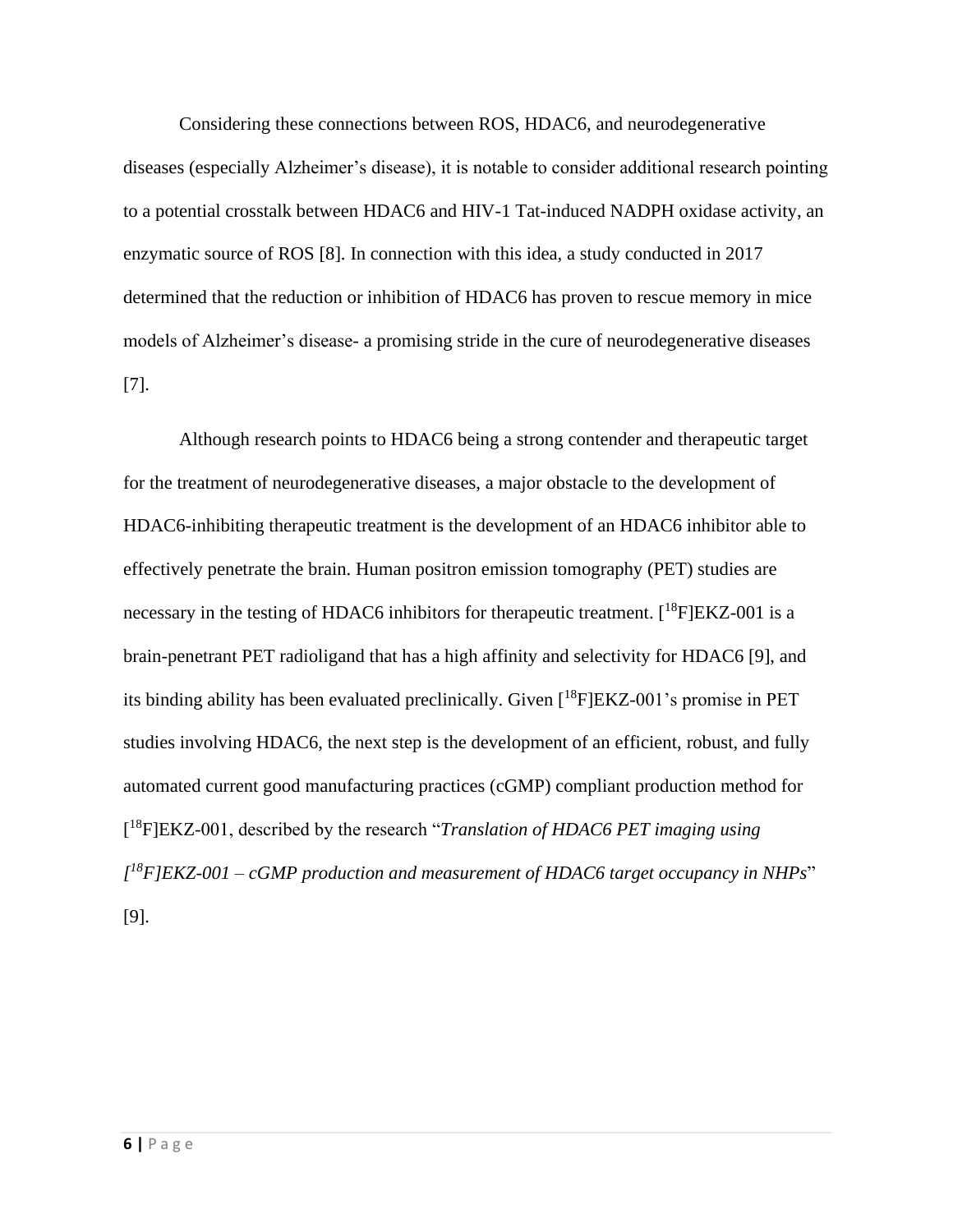#### **2. Methods and Results**

Positron emission tomography (PET) is a non-invasive way to quantify HDAC6 target engagement in the brain [9]. Therefore, it is a valuable technique in the process of drug development. The structure of the brain-penetrant PET radioligand  $[{}^{18}F]EKZ-001$  is shown below.



**Figure 1- [ <sup>18</sup>F]EKZ-001 Structure [\[9\]](https://pubs.acs.org/doi/10.1021/acschemneuro.0c00074)<sup>1</sup>**

[ <sup>18</sup>F]EKZ-001 was synthesized following the route described by described by Strebl *et al* [10]. To make the production process cGMP compliant, the modifications described within "*Supporting Information: Translation of HDAC6 PET imaging using [<sup>18</sup>F]EKZ-001 – cGMP production and measurement of HDAC6 target occupancy in NHPs"* were made to the procedure [9]. The radiosynthesis of  $[18F]EKZ-001$  utilized the ruthenium complex (CpRu(COD)Cl), which was prepared following a procedure developed by Beyzavi *et al* [11].

<sup>1.</sup> Reprinted (adapted) with permission from {Celen, S.; Rokka, J.; Gilbert, T. M.; Koole, M.; Vermeulen, I.; Serdons, K.; Schroeder, F. A.; Wagner, F. F.; Bleeser, T.; Hightower, B. G.; Hu, J.; Rahal, D.; Beyzavi, H.; Vanduffel, W.; Van Laere, K.; Kranz, J. E.; Hooker, J. M.; Bormans, G.; Cawthorne, C. J. Translation of HDAC6 PET Imaging Using [18F]EKZ-001- CGMP Production and Measurement of HDAC6 Target Occupancy in Nonhuman Primates. *ACS Chem. Neurosci.* **2020**, *11* (7), 1093–1101. DOI: 10.1021/acschemneuro.0c00074}. Copyright {2020} American Chemical Society.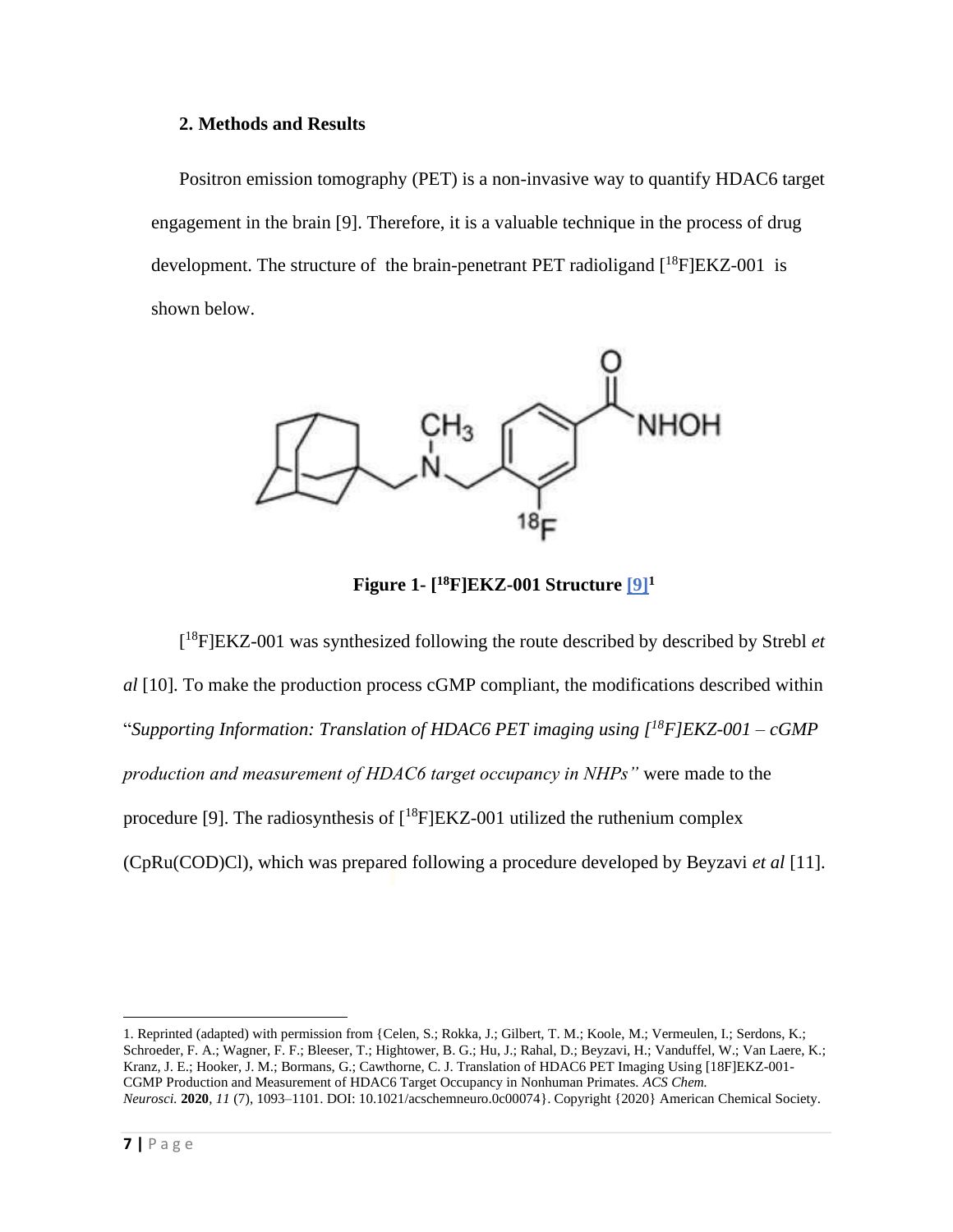### Figure 2 represents the production of (CpRu(COD)Cl), displayed and described in

"*Supporting Information: 18F-Deoxyfluorination of Phenols via Ru π-Complexes"* [11].



**Figure 2- "(CpRu(COD)Cl) (1)" [\[11\]](https://pubs.acs.org/doi/10.1021/acscentsci.7b00195)** 

Using these methods, three cGMP-compliant productions of  $[18F]EKZ001$  were performed. A fully automated cGMP-compliant method of  $[{}^{18}F]EKZ-001$  production was achieved with a radiochemical purity greater than 98% in a total synthesis time of two hours [9]. The radioligand was then used in PET studies in non-human primates (NHPs). A PET dose-occupancy study performed in a male macaque assessed the target engagement of the HDAC6 inhibitors ACY-775 (an existing HDAC6 inhibitor tool compound) and EKZ-317 (a novel candidate) [9]. The study determined that the novel inhibitor, EKZ-317, had a higher target occupancy compared to ACY-775. These results are represented by Figure 3 [9]. Given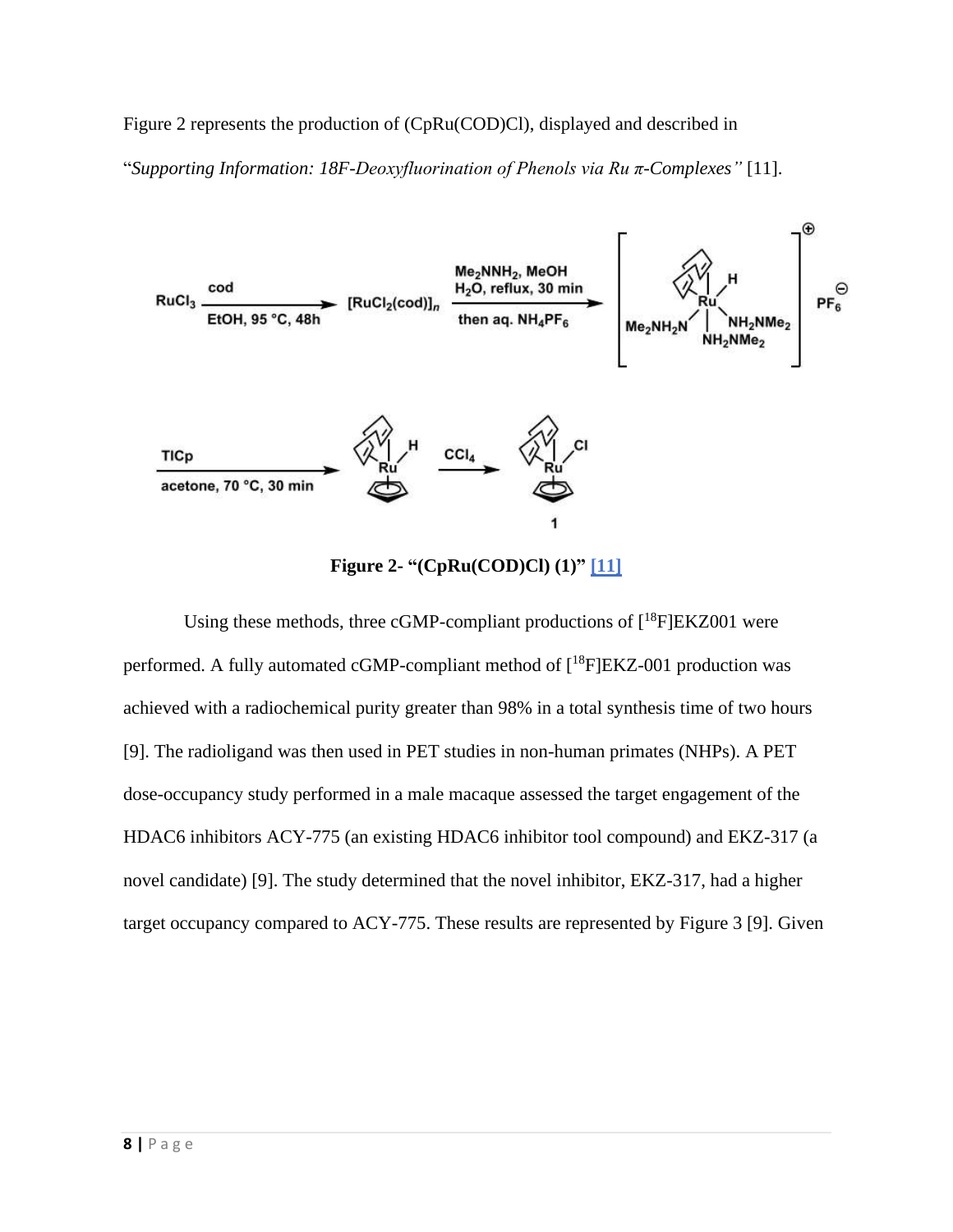

the results achieved by this study, the next logical step in this research involves the translation of [<sup>18</sup>F]EKZ-001 PET for use in human PET studies.

**Figure 3-** SUV is proportional to radioligand concentration measured via PET in region of interest. Lower SUVs correlate to wider distribution of radioligand in body, indicating extent of target occupancy of the drug. **[\[9\]](https://pubs.acs.org/doi/10.1021/acschemneuro.0c00074)<sup>2</sup>**

<sup>2.</sup> Reprinted (adapted) with permission from {Celen, S.; Rokka, J.; Gilbert, T. M.; Koole, M.; Vermeulen, I.; Serdons, K.; Schroeder, F. A.; Wagner, F. F.; Bleeser, T.; Hightower, B. G.; Hu, J.; Rahal, D.; Beyzavi, H.; Vanduffel, W.; Van Laere, K.; Kranz, J. E.; Hooker, J. M.; Bormans, G.; Cawthorne, C. J. Translation of HDAC6 PET Imaging Using [18F]EKZ-001- CGMP Production and Measurement of HDAC6 Target Occupancy in Nonhuman Primates. *ACS Chem. Neurosci.* **2020**, *11* (7), 1093–1101. DOI: 10.1021/acschemneuro.0c00074}. Copyright {2020} American Chemical Society.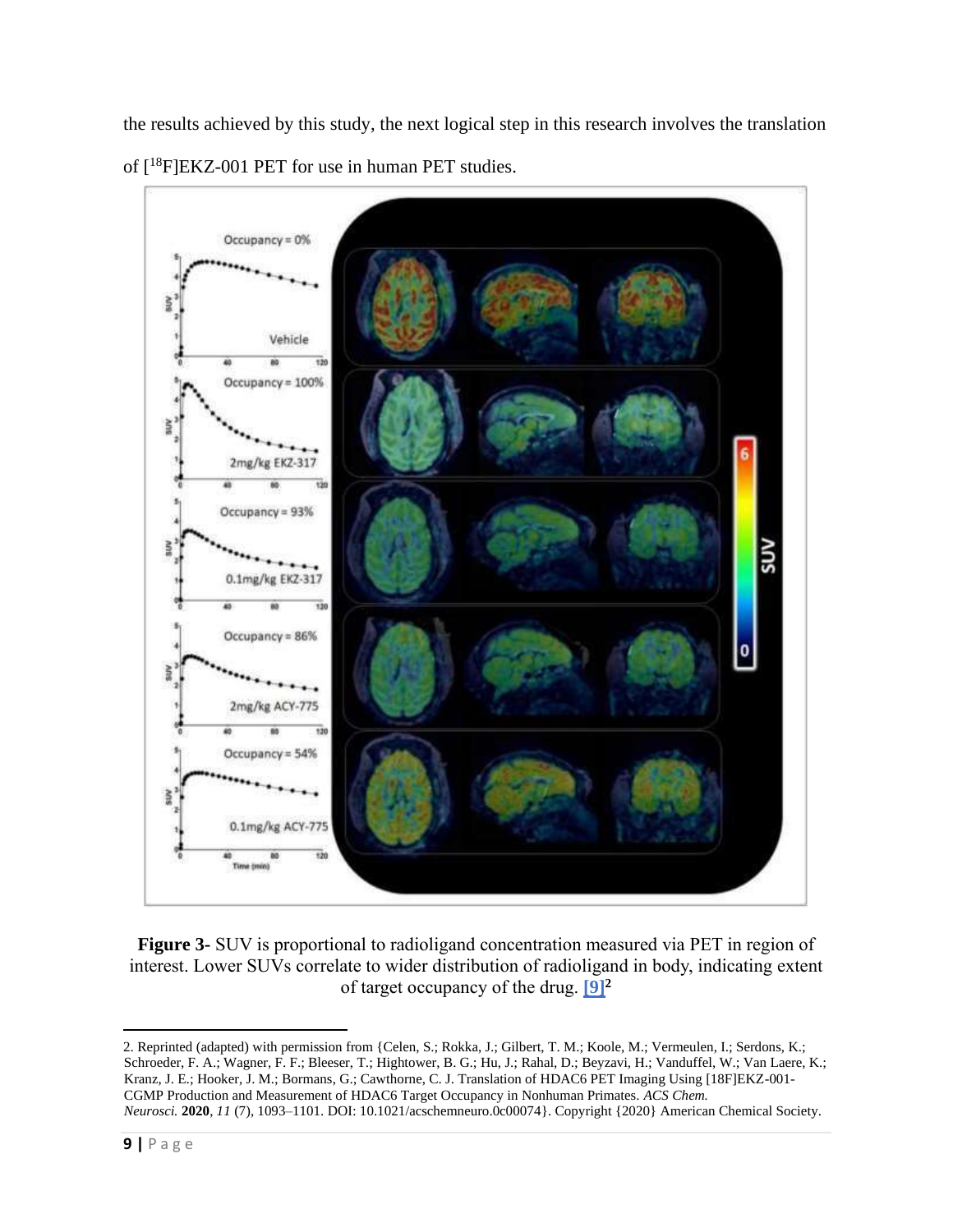Since this research was published in 2020, a first-in-human  $[18F]EKZ-001$  PET study has been conducted and has determined that  $[{}^{18}F]EKZ-001$  is both safe and appropriate to quantify HDAC6 expression in the human brain [12]. This study involved the investigation of the brain binding ability of  $[18F]EKZ-001$  in healthy adult subjects. The greatest uptake of [<sup>18</sup>F]EKZ-001 was observed in the hippocampus and the entorhinal cortex- two regions with significant relevance to neurodegeneration- with males showing higher HDAC6 expression across the brain in relation to females [12]. These results are displayed in Figure 4 below. This research supports the use of  $[{}^{18}F]EKZ-001$  PET in quantifying HDAC6 along disease trajectory for neurodegenerative disorders, with the potential to reveal HDAC6's role in neurodegenerative disease onset and progression [12]. Furthermore, it has since been determined that the HDAC6 inhibitor ACY-738 has a greater beneficial effect on the survival of male mice with amyotrophic lateral sclerosis (ALS) compared to female mice [13], further illustrating observed sex-based differences regarding HDAC6 and its inhibitors.



**Figure 4- "**Average parametric Logan graphical analysis (LGA) VT datasets for a 120-min [18F]EKZ-001 PET scan (n = 6 subjects per group, cohorts B–C, only the first scan was considered for subjects with 2 scans) for males (a) and females (b)"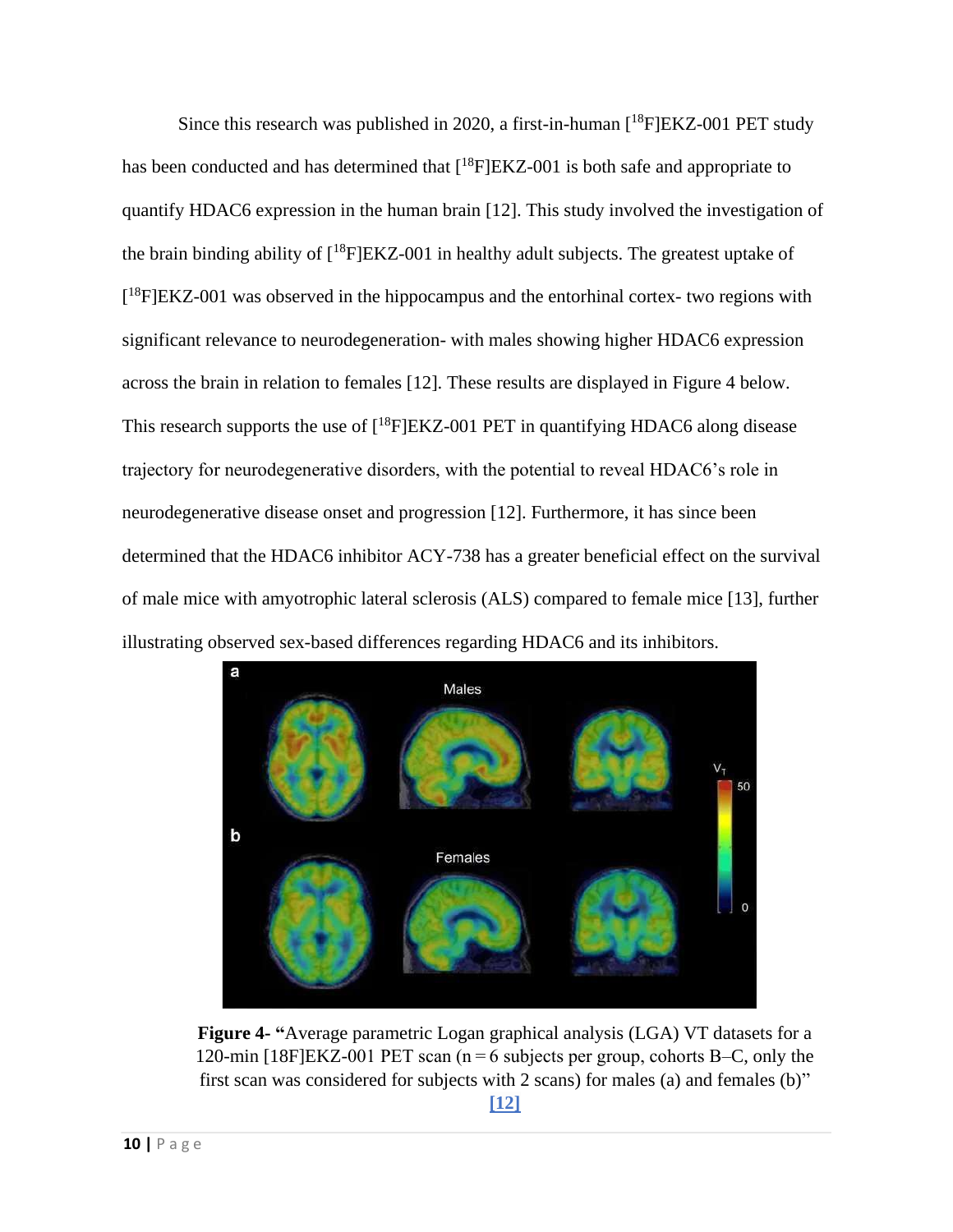#### **3. Summary and Future Considerations**

HDAC6 is a promising therapeutic target for the treatment of neurodegenerative diseases. The research established by "*Translation of HDAC6 PET imaging using [<sup>18</sup>F]EKZ-001 – cGMP production and measurement of HDAC6 target occupancy in NHPs"* has described a fully automated cGMP-compliant method of  $[{}^{18}F]EKZ-001$  production to be translated into use for human studies. Given the observed effectiveness of  $[{}^{18}F]EKZ-001$  for use in human PET studies regarding neurodegenerative diseases, future  $[{}^{18}$ F $]EKZ-001$  PET studies have the potential to reveal the underlying mechanisms and factors that contribute to the onset and progression of different neurodegenerative diseases in the brain.

The different performance results of ACY-738 in male vs. female mice with ALS [13], as well as differing HDAC6 expression observed across the brain in human males compared to females [12], suggests that sex may influence the activity of HDAC6- an important consideration for  $[18F]EKZ-001$  PET studies to make going forward to relieve the effects of neurodegenerative diseases. This is an especially relevant consideration given the differences observed between males and females in several neurodegenerative diseases. For example, Huntington's disease progresses faster in females, whereas multiple sclerosis has greater progression in males despite higher incidence and early onset in females, while Alzheimer's disease has significant gender incidence differences after age 65, with more women being diagnosed [14]. Such statistics demonstrate that the underlying mechanisms for the onset and progression of neurodegenerative diseases may also differ between males and females. Given that a major challenge to therapeutic treatment development for neurodegenerative diseases is the current lack of understanding surrounding these mechanisms, the role sex may play is an important factor that following PET studies in this field should account for. This is an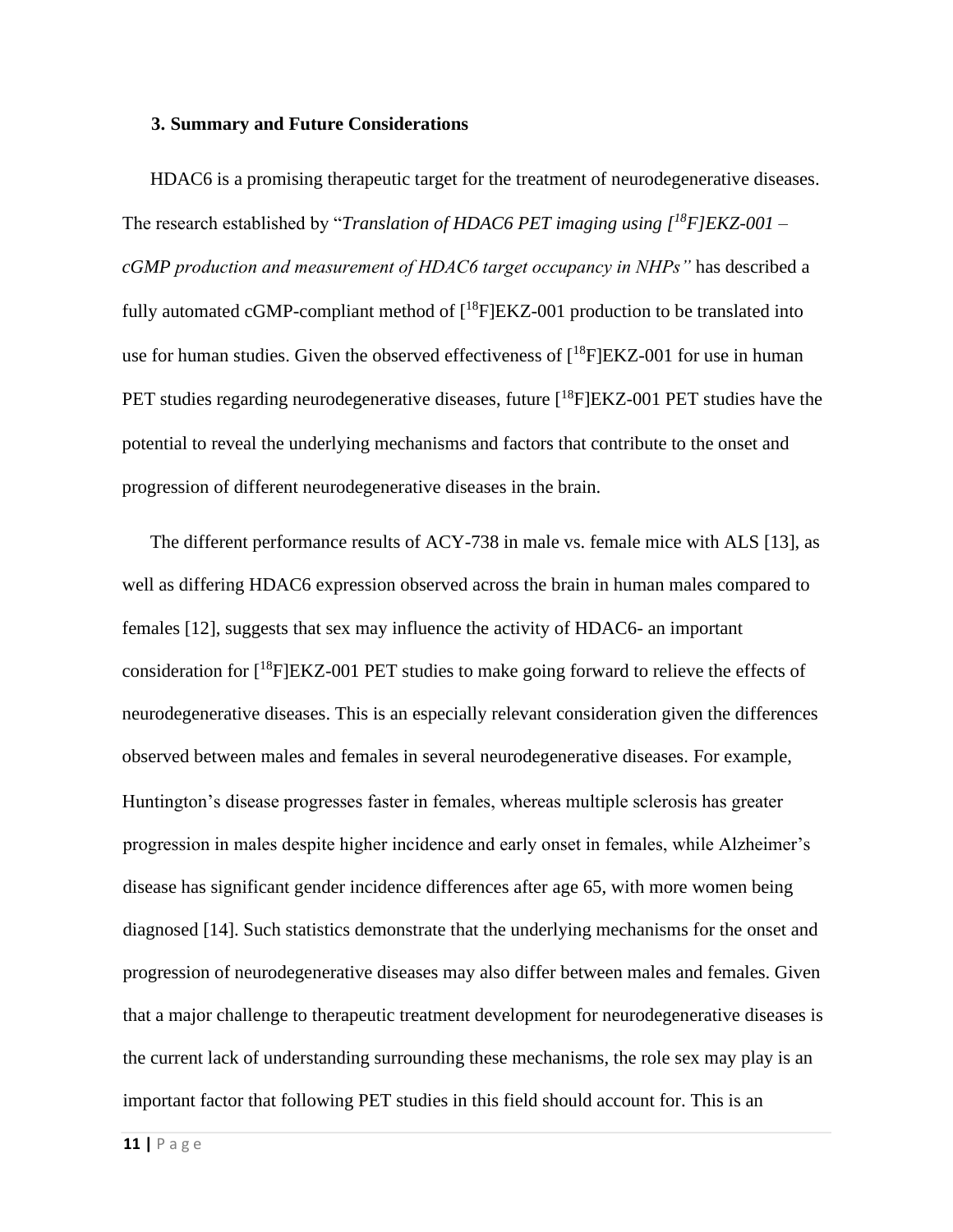especially relevant consideration given that there still exist gaps in the analyses and reporting of data by sex for many biological disciplines [15].

Given the association of elevated HDAC6 levels in the brain with Alzheimer's disease, it is interesting to highlight the contrast between the finding that healthy adult males show higher HDAC6 expression across the brain in relation to females [12] with the fact that it is women over 65 who are more commonly diagnosed with Alzheimer's disease compared to men over 65 [14]. To better understand the relationship between HDAC6 and Alzheimer's disease in males compared to females, a proposed next step in this research involves utilizing the cGMP-compliantly produced  $[{}^{18}F]EKZ-001$ , given that  $[{}^{18}F]EKZ-001$  PET imaging of HDAC6 is now determined as safe and appropriate for human studies. This proposed step aims to quantify HDAC6 expression in males and females with Alzheimer's disease over the age of 65 using [<sup>18</sup>F]EKZ-001 PET, similar to the work of Koole *et al* [12] . By quantifying HDAC6 via [<sup>18</sup>F]EKZ-001 PET within this sample, comparisons of HDAC6 expression between males and females with Alzheimer's disease can be drawn. Additional comparisons can be drawn between these study subjects and the healthy adult subjects ages 50-64 studied in the first-in-human  $[{}^{18}F]EKZ-001$  PET study [12]. Doing so may not only lead to a better understanding of the potential differences involving HDAC6 between males and females with Alzheimer's disease, but it would also help paint a clearer picture of how HDAC6 may be involved in the trajectory of the disorder. The conclusions gathered from this research may be used to support future studies that aim to better understand the underlying mechanisms of Alzheimer's disease and the role played by HDAC6, contributing to efforts to develop effective therapeutic treatment for Alzheimer's disease, and potentially neurodegenerative diseases at large.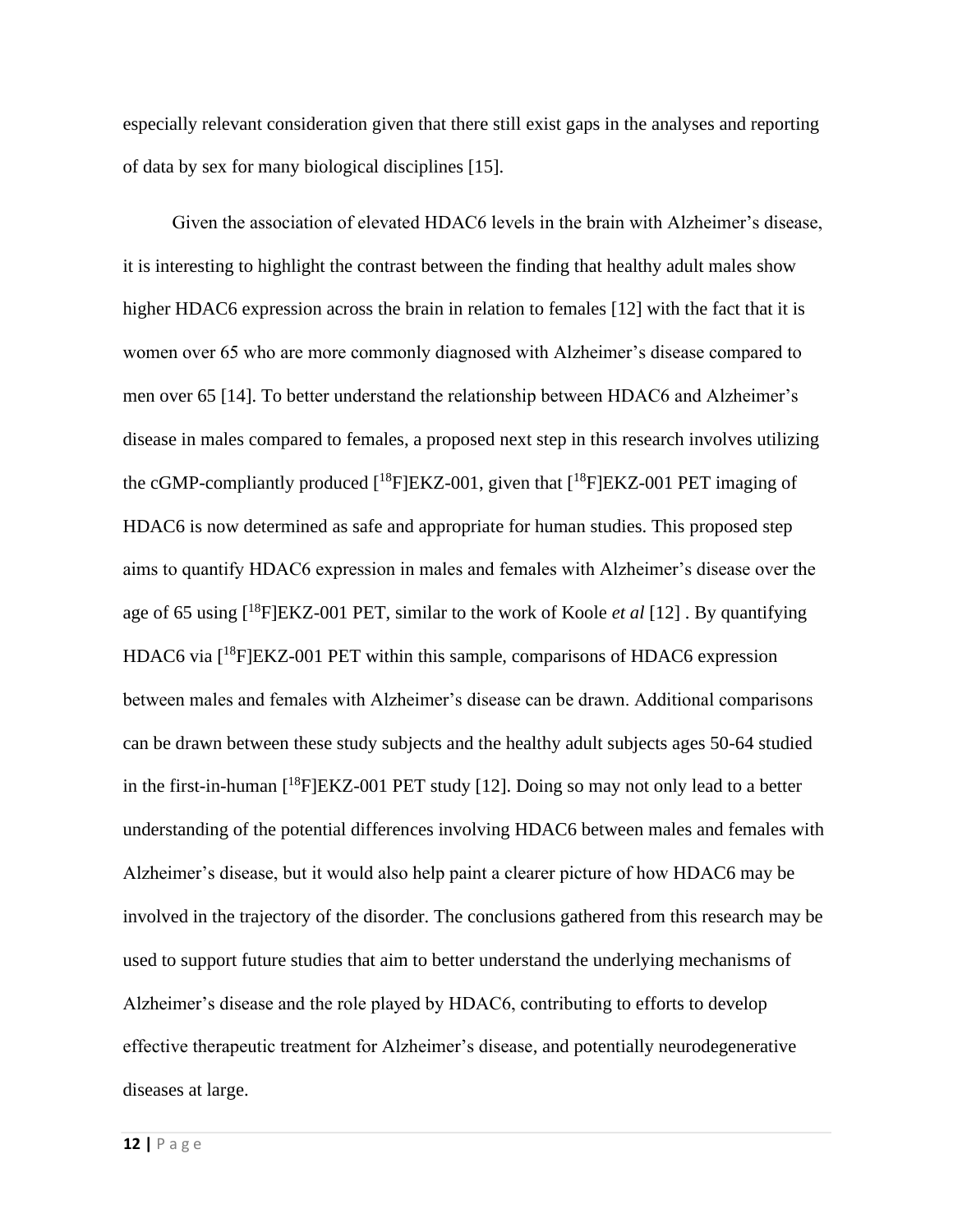#### **References:**

**1.** Neurodegenerative Diseases.

<https://www.niehs.nih.gov/research/supported/health/neurodegenerative/index.cfm> (accessed 2021-12-10).

**2.** 2021 Alzheimer's Disease Facts and Figures: Special Report: Race, Ethnicity, and Alzheimer's in America. [https://www.alz.org/media/Documents/alzheimers-facts-and](https://www.alz.org/media/Documents/alzheimers-facts-and-figures.pdf)[figures.pdf](https://www.alz.org/media/Documents/alzheimers-facts-and-figures.pdf) (accessed 2021-12-10).

**3.** Statistics.<https://www.parkinson.org/Understanding-Parkinsons/Statistics> (accessed 2021-12-10).

**4.** Mott, M.; Koroshetz, W. Bridging the Gap in Neurotherapeutic Discovery and Development: The Role of the National Institute of Neurological Disorders and Stroke in Translational Neuroscience. *Neurotherapeutics* **2015**, *12* (3), 651–654. DOI: [10.1007/s13311-](https://link.springer.com/article/10.1007/s13311-015-0366-6)

[015-0366-6](https://link.springer.com/article/10.1007/s13311-015-0366-6)

**5.** Cavazzoni, P. The path forward: Advancing treatments and cures for neurodegenerative diseases. [https://www.fda.gov/news-events/congressional-testimony/path](https://www.fda.gov/news-events/congressional-testimony/path-forward-advancing-treatments-and-cures-neurodegenerative-diseases-07292021)[forward-advancing-treatments-and-cures-neurodegenerative-diseases-07292021](https://www.fda.gov/news-events/congressional-testimony/path-forward-advancing-treatments-and-cures-neurodegenerative-diseases-07292021) (accessed 2021-12-10).

**6.** Kins, S.; Schäfer, K.-H.; Endres, K. Drug Development for Neurodegenerative Diseases. *Biol. Chem.* **2021**, *403* (1), 1. DOI: [10.1515/hsz-2021-0413](https://www.degruyter.com/document/doi/10.1515/hsz-2021-0413/html)

**7.** Choi, H.; Kim, H. J.; Kim, J.; Kim, S.; Yang, J.; Lee, W.; Park, Y.; Hyeon, S. J.; Lee, D.-S.; Ryu, H.; Chung, J.; Mook-Jung, I. Increased Acetylation of Peroxiredoxin1 by HDAC6 Inhibition Leads to Recovery of Aβ-Induced Impaired Axonal Transport. *Mol. Neurodegener.* **2017**, *12* (1), 23. DOI: [10.1186/s13024-017-0164-1](https://molecularneurodegeneration.biomedcentral.com/articles/10.1186/s13024-017-0164-1)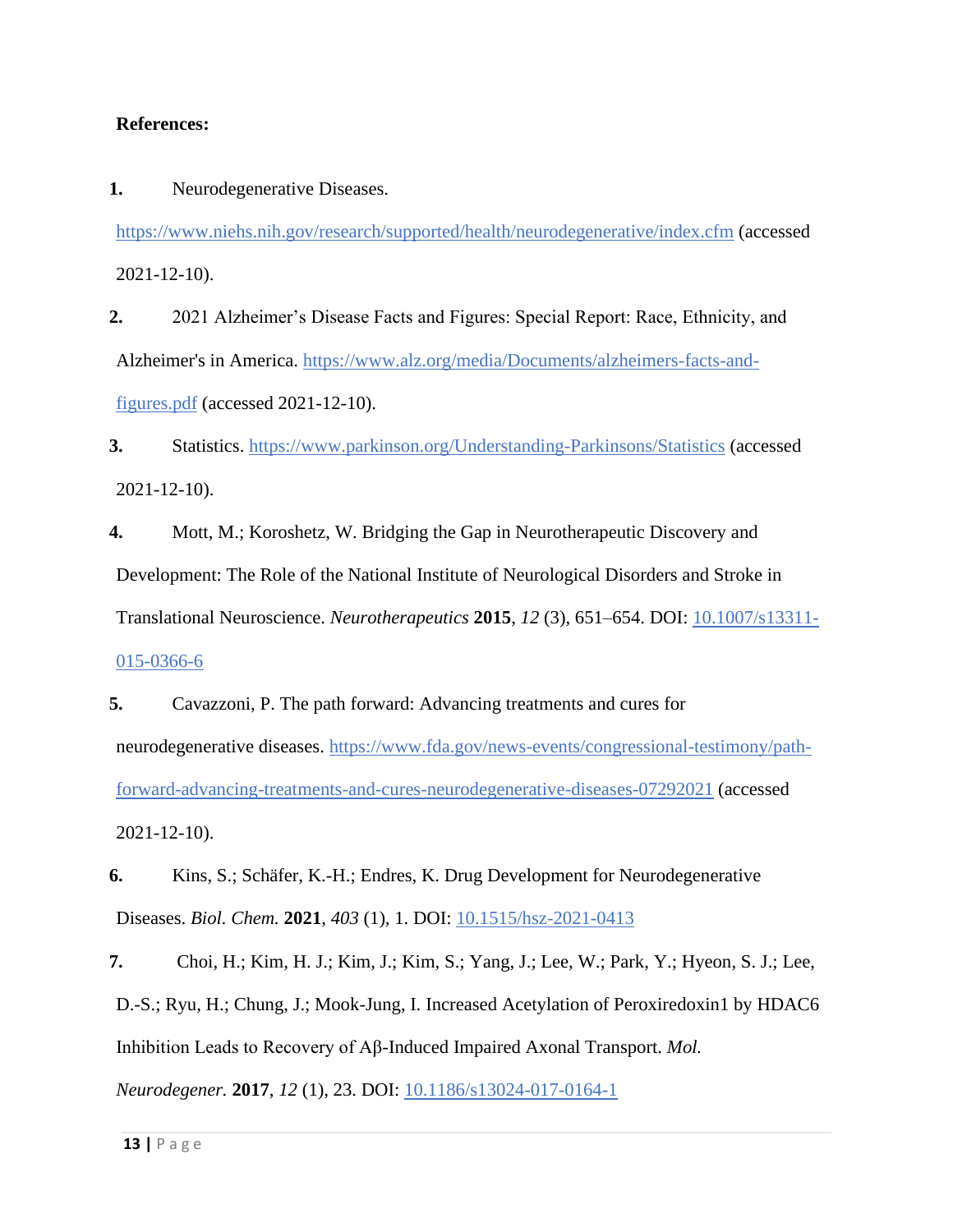**8.** Youn, G. S.; Cho, H.; Kim, D.; Choi, S. Y.; Park, J. Crosstalk between HDAC6 and Nox2-Based NADPH Oxidase Mediates HIV-1 Tat-Induced pro-Inflammatory Responses in Astrocytes. *Redox Biol.* **2017**, *12*, 978–986. DOI: [10.1016/j.redox.2017.05.001](https://www.sciencedirect.com/science/article/pii/S2213231717302975?via%3Dihub)

**9.** Celen, S.; Rokka, J.; Gilbert, T. M.; Koole, M.; Vermeulen, I.; Serdons, K.; Schroeder, F. A.; Wagner, F. F.; Bleeser, T.; Hightower, B. G.; Hu, J.; Rahal, D.; Beyzavi, H.; Vanduffel, W.; Van Laere, K.; Kranz, J. E.; Hooker, J. M.; Bormans, G.; Cawthorne, C. J. Translation of HDAC6 PET Imaging Using [18F]EKZ-001-CGMP Production and Measurement of HDAC6 Target Occupancy in Nonhuman Primates. *ACS Chem. Neurosci.* **2020**, *11* (7), 1093–1101. DOI: [10.1021/acschemneuro.0c00074](https://pubs.acs.org/doi/10.1021/acschemneuro.0c00074)

**10.** Strebl, M. G.; Campbell, A. J.; Zhao, W.-N.; Schroeder, F. A.; Riley, M. M.; Chindavong, P. S.; Morin, T. M.; Haggarty, S. J.; Wagner, F. F.; Ritter, T.; Hooker, J. M. HDAC6 Brain Mapping with [18F]Bavarostat Enabled by a Ru-Mediated Deoxyfluorination. *ACS Cent. Sci.* **2017**, *3* (9), 1006–1014. DOI: [10.1021/acscentsci.7b00274](https://pubs.acs.org/doi/10.1021/acscentsci.7b00274) **11.** Beyzavi, M. H.; Mandal, D.; Strebl, M. G.; Neumann, C. N.; D'Amato, E. M.; Chen,

J.; Hooker, J. M.; Ritter, T. 18F-Deoxyfluorination of Phenols via Ru π-Complexes. *ACS Cent. Sci.* **2017**, *3* (9), 944–948. DOI: [10.1021/acscentsci.7b00195](https://pubs.acs.org/doi/10.1021/acscentsci.7b00195)

**12.** Koole, M.; Van Weehaeghe, D.; Serdons, K.; Herbots, M.; Cawthorne, C.; Celen, S.; Schroeder, F. A.; Hooker, J. M.; Bormans, G.; de Hoon, J.; Kranz, J. E.; Van Laere, K.; Gilbert, T. M. Clinical Validation of the Novel HDAC6 Radiotracer [18F]EKZ-001 in the Human Brain. *Eur. J. Nucl. Med. Mol. Imaging* **2021**, *48* (2), 596–611. DOI: [10.1007/s00259-](https://pubmed.ncbi.nlm.nih.gov/32638097/) [020-04891-y](https://pubmed.ncbi.nlm.nih.gov/32638097/)

**13.** Rossaert, E.; Pollari, E.; Jaspers, T.; Van Helleputte, L.; Jarpe, M.; Van Damme, P.; De Bock, K.; Moisse, M.; Van Den Bosch, L. Restoration of Histone Acetylation Ameliorates